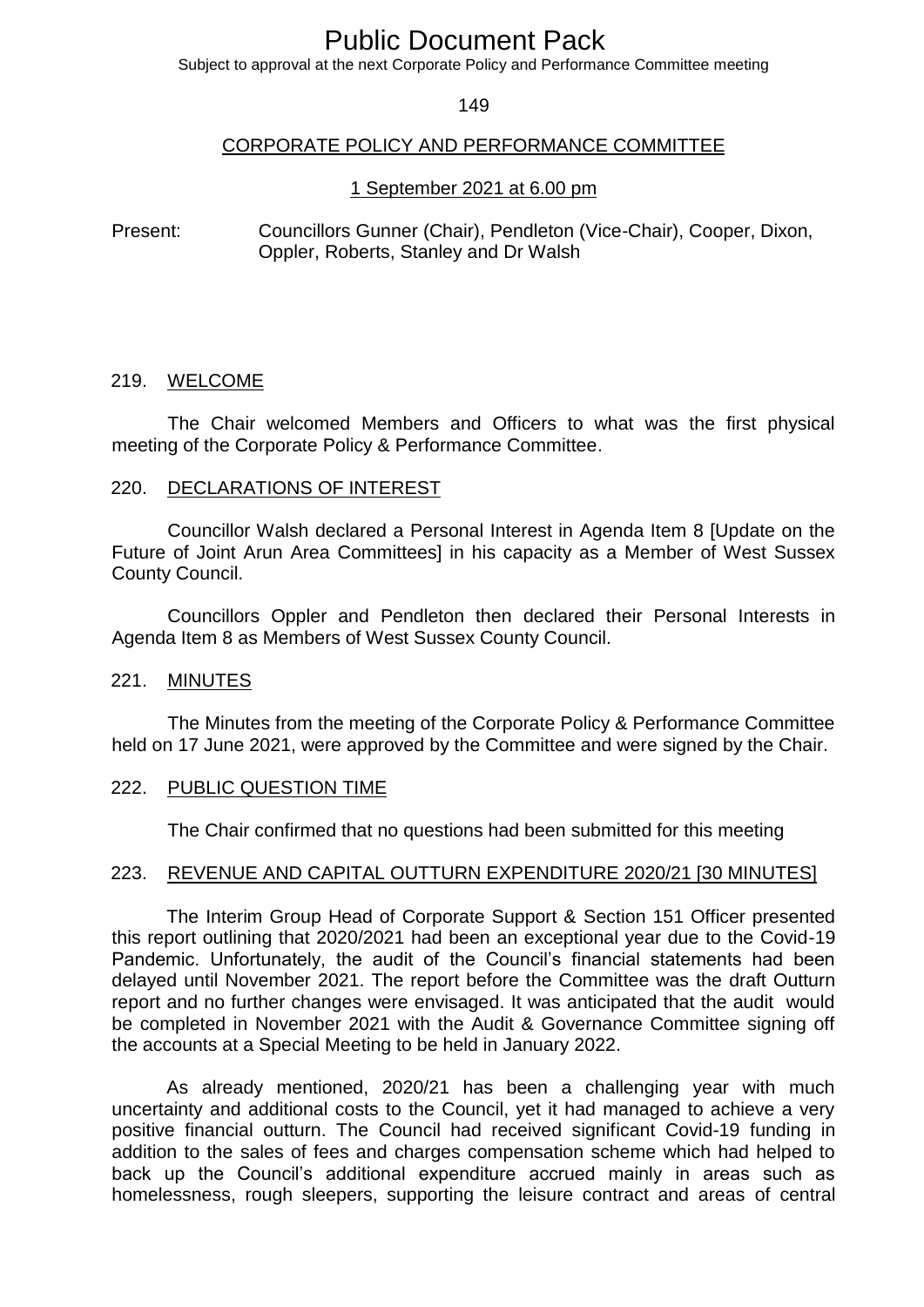Corporate Policy and Performance Committee - 1.09.21

support such as office buildings, rapid reception area adjustments to support homelessness cases and areas such as IT to allow all staff to work from home. Support had also been given in reaction to the need for additional cleaning in the Civic Centre and to areas such as Environmental Health. There had been some positive income streams in areas such as Planning whose income was above budget as the lockdown had led to a surge in planning applications being submitted. During the year the Council had approved supplementary estimates totalling £1.6 m which included the worst case support scenario for the leisure contract which had not been required and so the Council had managed to absorb this into its general outturn.

In reaction to the report, praise was given to the Interim Group Head of Corporate Support and her team for their work during the past year and for meeting the challenges that had been set. It was very pleasing to be told that despite the challenges highlighted, the Council had managed to maintain a favourable balance and had not needed to raid the Council's reserves which had been an extraordinary achievement.

The Interim Group Head of Corporate Support then drew Committee's attention to the Housing Revenue Account (HRA) outturn which was under budget and to Recommendation 3 of the report which was asking approval to carry forward £1m Housing Capital spending from 202/21 to 2021/22 to support and complete a number of projects that had been unavoidably delayed due to the pandemic.

In response to this, it was felt important that the Council's share of the capital receipts which it could spend should only be spent on new social housing. There was reference made in the report that the phasing of the programme would be a key factor. Councillor Walsh confirmed that he wished to suggest that the Committee made a strong recommendation to the appropriate Service Committee that the housing capital revenue programme would take account of that and would make sure that the Council would spend this money only on social housing and be sure that none of these funds would be returned to Central Government.

In addition to this, Councillor Walsh commented on developer contributions as outlined in Paragraph 7 [Section 106 Receipts] and the amount that the Council held which was £9.122m. His concern related to past experiences where other external bodies who had been responsible for the spend of some of these monies had not successfully spent this funding. Councillor Walsh confirmed that he was referring to the National Health Service [NHS] and given the pressures that the District was facing in these areas it was essential for the Council to insist that the NHS met its obligations on spending such funding on capital projects rather than on further unnecessary studies as to how the money should be spent.

In response, the Chair sought confirmation as to whether Councillor Walsh had a seconder for his two proposals and whether he wished to amend any of the recommendations listed 1 to 7. Councillor Walsh confirmed that he wished to add these proposals as new recommendations.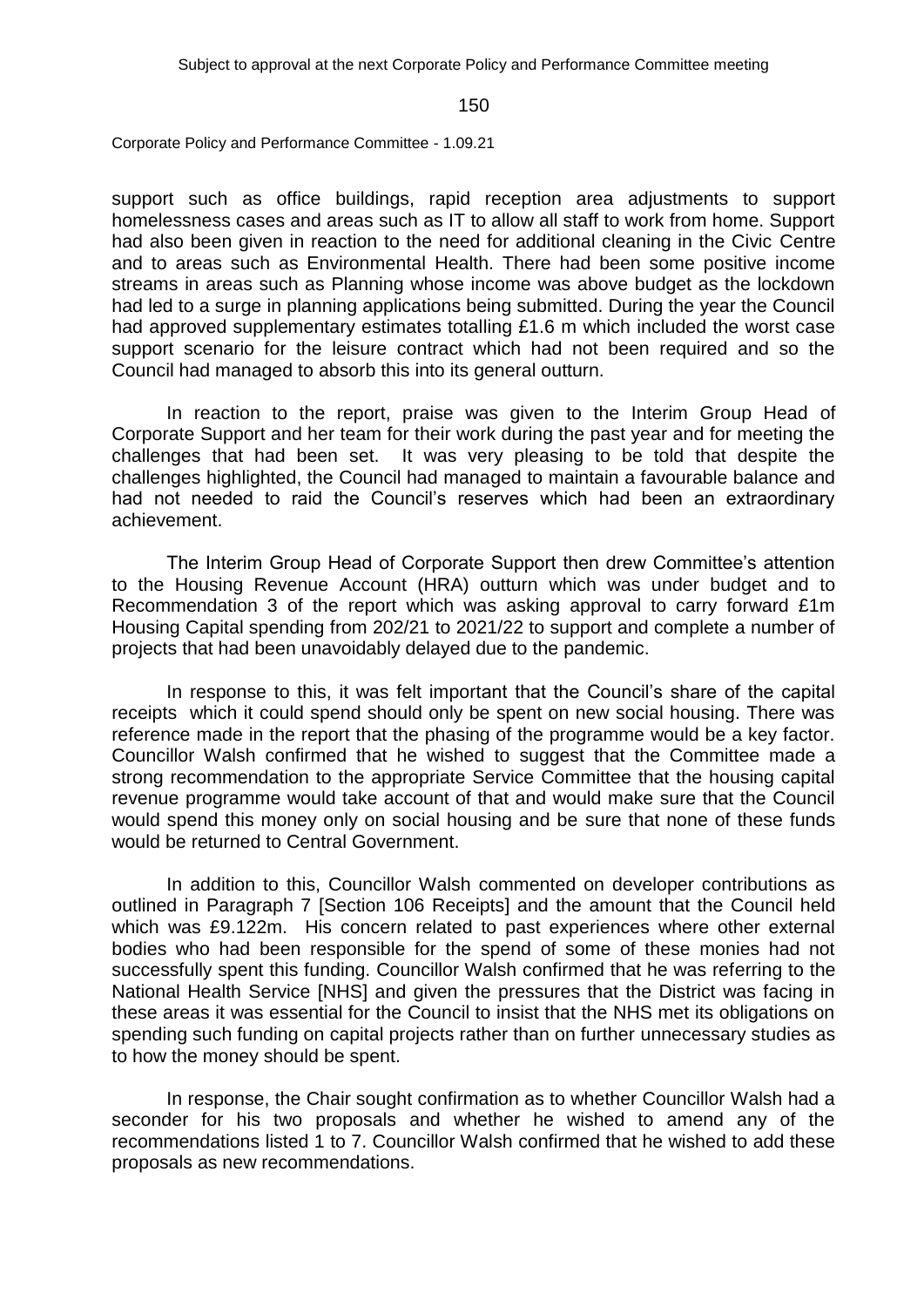#### Corporate Policy and Performance Committee - 1.09.21

To assist with the debate, the Chief Executive confirmed that in strengthening the Council's handling of Section 106 spending and other parties and their spending, the Council had created a post in Planning which monitored the spend of Section 106 funding to ensure that none of the funding was misused. He confirmed that since an Officer had been in post, he was not aware of any funding not being spent as it should. He was happy for the request on Section 106 funding to be fed back to the relevant Service Committee.

Councillor Stanley then seconded Councillor Walsh's proposals. On these being put to the vote, they were declared CARRIED.

The Chair then returned to the substantive recommendations as amended, which he duly proposed, and these were seconded by Councillor Pendleton.

The Committee

## RESOLVED – That

- (1) The Outturn Report at Appendix 1 be noted;
- (2) The revenue and capital outturn expenditure for 2020/21, subject to audit be noted;
- (3) The carry forward of £1m Housing Capital spending from 202/21 to 2021/22 as outlined in Paragraph 4.5 of the report be approved;
- (4) The level of balances and unused Section 106 sums at 31 March 2021 be approved noting the reasons explained for the increase in reserve balances;
- (5) The additional £0.833m contribution to the Funding Reserve be noted; and
- (6) The transfer of £0.538m to the Covid Contingency Reserve be noted;
- (7) The Residential & Wellbeing Services Committee be asked to ensure that the housing capital revenue programme would ensure that capital receipts will only be spent on social housing and that none of these funds would be returned to Central Government; and
- (8) The Planning Policy Committee be asked to ensure that all Section 106 spending is administered in line with requirements.

## 224. BUDGET 2022/23 - PROCESS [15 MINUTES]

The Interim Head of Corporate Support and Section 151 Officer presented this report outlining that its purpose was to ensure that Members were fully informed of the budget process for 2022/23 under the new Committee system.

It was explained that each Committee would receive a similar report as the relevant budget would have to be considered by each Service Committee before the full Budget would be considered by this Committee on 10 February 2022 before approval by Special Council on 23 February 2022.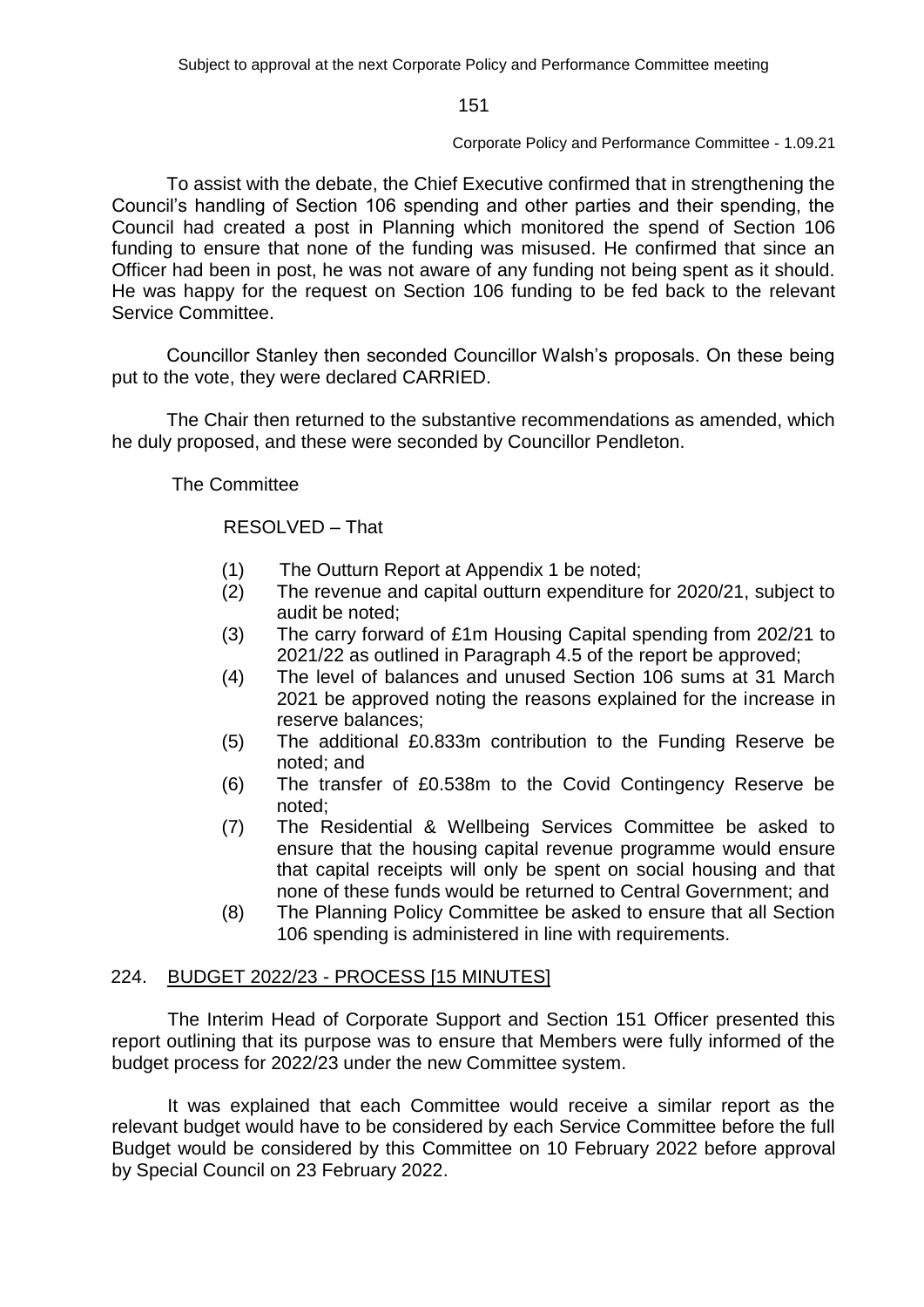Corporate Policy and Performance Committee - 1.09.21

In considering the report, a request was made for a Members' Seminar to be organised as this had formed a very helpful part of the process in considering and understanding the budget for last year. The Interim Group Head of Corporate Support conformed that she would investigate organising this.

Following a brief discussion, Councillor Gunner then formally proposed that the Budget process for 2022/23 be approved and this was seconded by Councillor Pendleton.

The Committee

## RESOLVED

That the Budget process for 2022/23 be approved.

## 225. UPDATE ON THE FUTURE OF JOINT ARUN AREA COMMITTEES [10 MINUTES]

The Chair referred the Committee to the update report informing Councillors of the decision made by West Sussex County Council to establish a new informal District/Borough based forum to replace the Joint Arun Area Committees.

## 226. FEEDBACK FROM A MEETING OF THE GREATER BRIGHTON ECONOMIC BOARD HELD ON 20 JULY 2021 [10 MINUTES]

The Chair confirmed that he had attended, with the Chief Executive, the meeting of the Greater Brighton Economic Board held on 20 July 2021 and so would be happy to respond to any questions asked.

A range of questions were asked. The first was around the need for the Board to address the very low wage levels in the Arun District as well as deprivation levels. Had this message been put across to the Board? The Chair reassured the Committee that he had robustly defended Arun and had argued the need for greater support. Councillor Gunner outlined that there had been a change in Chair of the Board with the new Chair wishing to refocus the Board's priorities. The Committee was reassured that further pledges would continue to push for inward investment into Arun.

Secondly, from the long list of Board initiatives, had any greatly benefited Arun over the time of its membership? The Chief Executive confirmed that one had been decarbonising council housing stock and that a Working Party had been established to see how this could be taken forward. He reminded Members of the report that had been taken to Cabinet in 2020 which had provided a detailed presentation outlining the Board's 10 main pledges focusing on the sustainable growth agenda and superfast broadband. It was hoped that Arun would benefit from future Government funding in the future.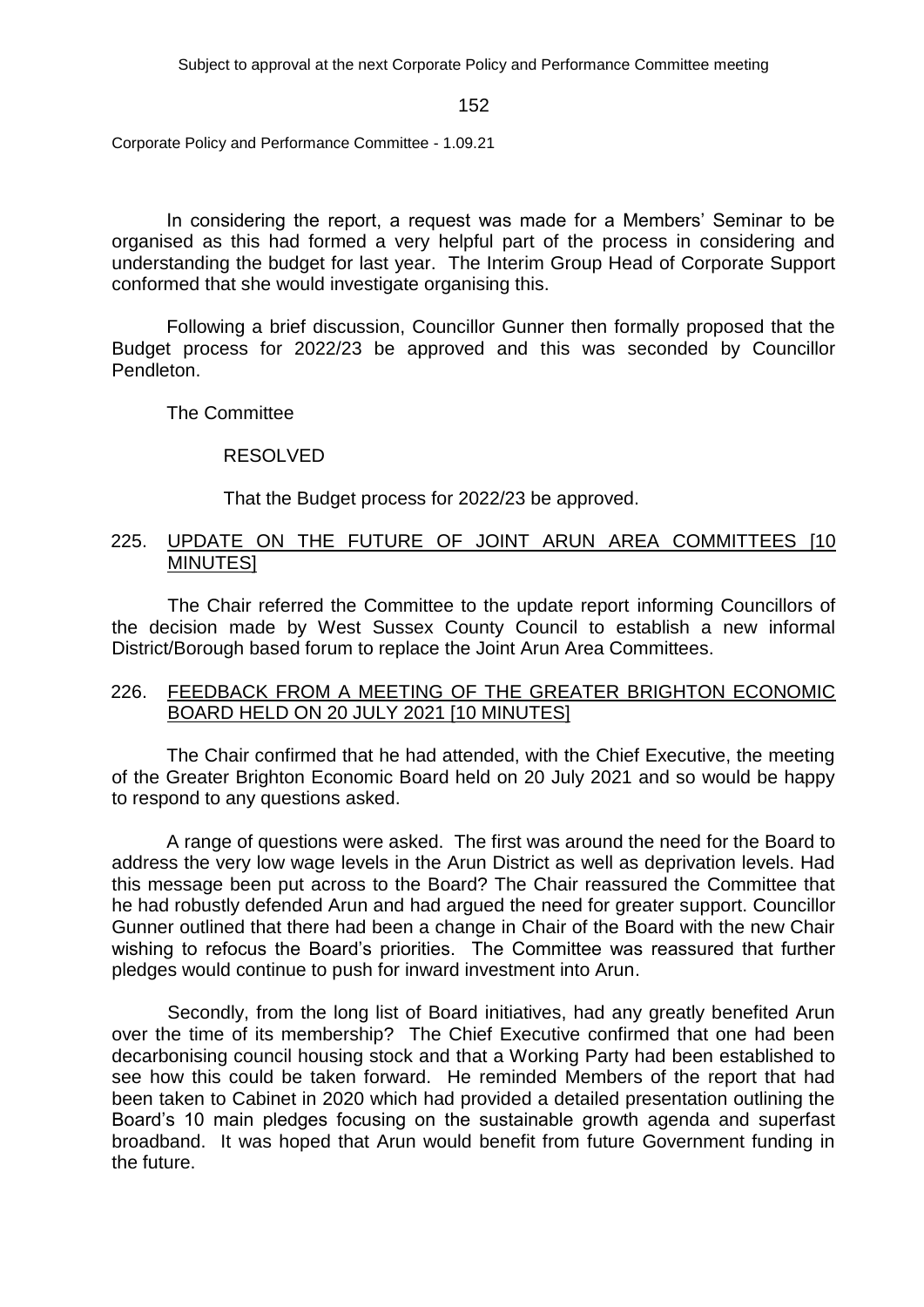#### Corporate Policy and Performance Committee - 1.09.21

The Chair added to this by outlining that the Board did have a list of major build projects, but these were predominantly earmarked towards the Greater Brighton and nearby area. He had made his displeasure clear around the need to see some of this investment being injected into Arun and had met with the Officer team to prompt the Board to commence a greater focus on areas outside of Brighton.

Mention was made of the reintroduction of the kelp forest off the Sussex coast and the investment in hydrogen power plant at Shoreham harbour and input from nearby engineering firms that were progressing the use of hydrogen powered engines in some buses. It was hoped that this would be rolled out to Stagecoach soon which would benefit the District. A request made for the Council to undertake a review of all its corporate partnerships to assess what value they brought to the Council and its residents as it was essential to see that the Council was getting value for its investments. In relation to this, the importance of railway infrastructure and the progression of the Arundel Chord was raised and was this on the agenda for future meetings of the Board. Reassurance was provided that the Arundel Chord was and had been regularly mentioned at meetings. It was noted that the Arundel Chord was not mentioned in WSCC's Transport Draft Plan and that this needed to be addressed.

## 227. JOINT CLIMATE CHANGE BOARD [5 MINUTES]

The Chair confirmed that this item formed two parts. Firstly, the Committee was being asked to confirm Councillor Staniforth as the Council's nominated representative on the Joint Climate Change Board and secondly a feedback report had been provided by Councillor Staniforth for the Committee's information. Councillor Gunner then formally proposed Councillor Staniforth's nomination which was seconded by Councillor Pendleton.

In debating this proposal, Councillor Dixon confirmed that he wished to make an amendment which was to propose that Councillor Thurston be the Council's nominated representative, and this was seconded by Councillor Oppler.

The Chair then invited debate on this amendment and reasons for proposing Councillor Thurston for this role were explained. On putting this to the vote, 4 Councillors voted for the amendment and 4 voted against it. As this was a tied vote, the Chair used his casting vote and voted against the amendment.

The Chair then returned to the substantive proposal and on this being put to the vote it was CARREID.

## The Committee therefore

## RESOLVED

That Councillor Staniforth be this Council's nominated representative on West Sussex County Council's Joint Climate Change Board.